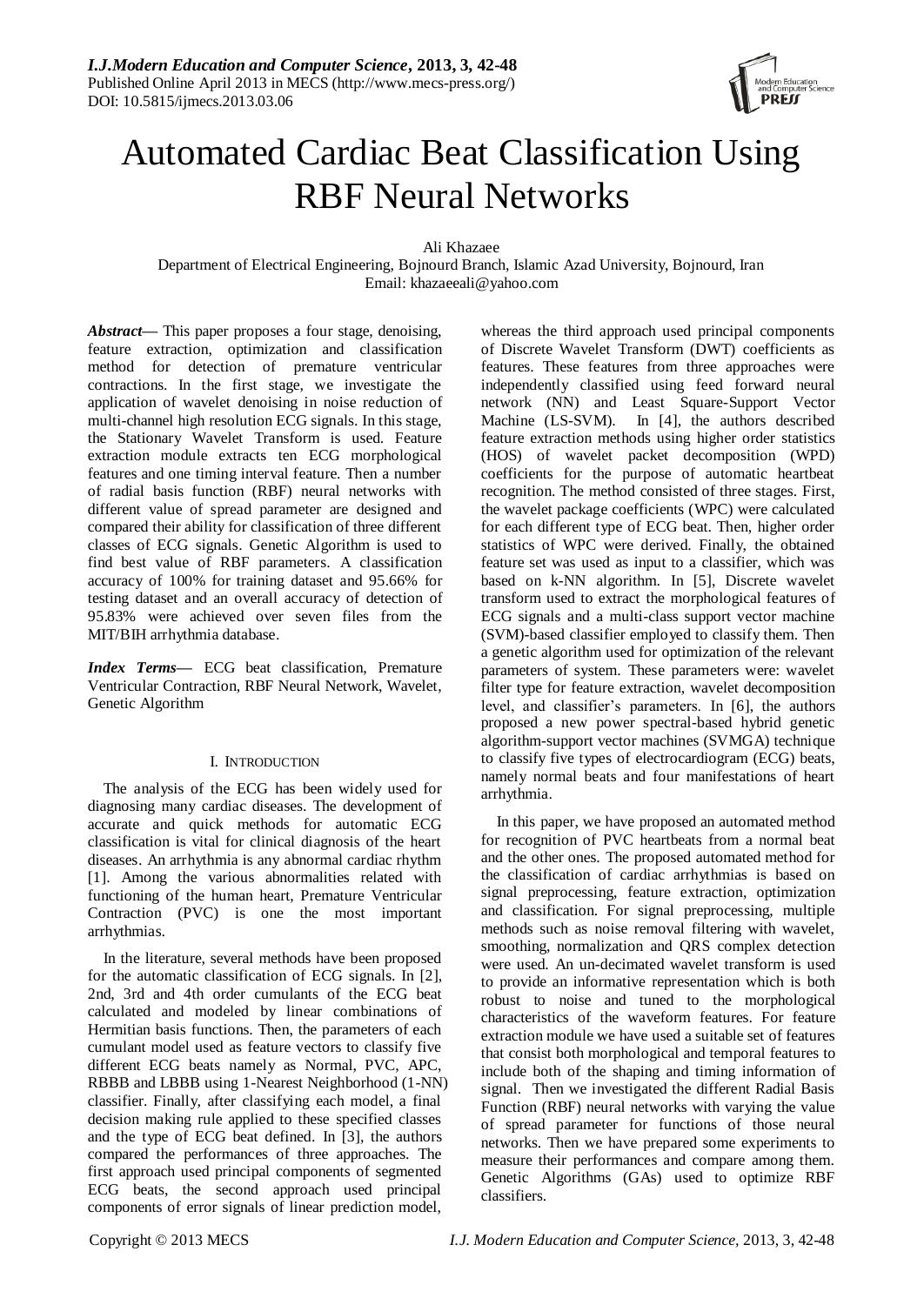The paper is organized as follows. Section 2 describes the preprocessing module. Section 3 explains the feature extraction. Section 4 presents the classifier. Section 5, describes genetic algorithms and section 6 introduces the database and performance metrics. Section 7 shows some simulation results. Section 8 discusses the results and finally Section 9 concludes the paper.

#### II. SIGNAL PREPROCESSING

Noise reduction is one the important problem for analysis of ECG signals. The most troublesome noise sources are electrical activity of muscles (EMG) and instability of electrode-skin contact [7]. For removal of such noise an advanced signal processing method, such as discrete wavelet transform (DWT) denoising technique [8] may be used. However, DWT is not a time-invariant transform. To overcome this problem, we used the stationary wavelet transform (SWT). SWT uses the average of several de-noised signals which are obtained from the coefficients of ε-decimated DWT [9].

Suppose the signal  $s \in L^2(R)$ . The SWT is given by:

$$
W_{\nu}(\tau) = \frac{1}{\sqrt{\nu}} \int_{-\infty}^{+\infty} s(t) \Psi^* \left( \frac{t - \tau}{\nu} \right) dt \tag{1}
$$

Where  $v = 2^k$ ,  $k \in \mathbb{Z}, \tau \in \mathbb{R}$ , and  $\Psi^*$  is the complex conjugate of the mother wavelet.

For denoising, based on the extensive experiments we have used the Daubechies wavelet functions (db1) with decomposition level of five. For smoothing of the ECG signals, we have used the Savitsky-Golay filtering method [9]. The filter coefficients are achieved by the un-weighted linear least-squares fitting method using a polynomial function. For this reason, the Savitzky-Golay filter is also called digital smoothing polynomial filter or a least-squares smoothing filter. A higher degree of polynomial makes it possible to achieve a high level of smoothing without attenuation of the data features. The Savitzky-Golay filtering method is often used for frequency information or spectroscopic (peak) information. For the first type, it preserves the highfrequency components of the signal and for the second type it preserves higher moments of the peak.

#### III. FEATURE EXTRACTION

Feature extraction plays an important role in any classification task. In this research, based on the extensive research, we have used a suitable combination of morphological features and timing features. The extracted parameters that describe the basic shape of the beats are: amplitude of P-peak (ampP), amplitude of Qvalley (ampQ), amplitude of R-peak (ampR), amplitude of S-valley (ampS) and amplitude of T-peak (ampT). Features that describe the position of waves in the window of beat are: position of P-peak (posP), position of Q-valley (posQ), position of R-peak (posR), position of S-valley (posS) and position of T-peak ( posT). For extraction these features we propose a two steps method. The first step involves the cutting of the normal and PVC and other beats by making use of the annotation files which exist in MIT-BIH arrhythmia database. The second step involves identification the peaks and valleys in every normal or abnormal beats and obtaining their respective amplitudes and positions. After cutting all beats in first step, it is needed to detect the peak and valley of them. For this purpose, we have implemented the Al-Alaoui algorithm [10].

In addition to the morphological features, we extract the local timing feature. An RR-interval ratio (IR) reflecting the deviation from a constant beat rate was defined as:

$$
IR_i = \frac{T_i - T_{i-1}}{T_{i+1} - T_i} \tag{2}
$$

Where  $T_i$  represents the time at which the R-wave for beat i occurs. The local RR-interval ratio information was chosen as opposed to other parameters such as average RR-interval or time series because it provides a convenient differentiator between normal beats  $(IR \approx 1)$ and PVC beats  $(IR < 1)$ , and is normalized by definition  $\left($  *IR* = 1 at constant rate).

# IV. NEURAL NETWORK CLASSIFIER

We have used RBF neural networks (NNs) as the classifier. RBF neural networks with their structural simplicity and training efficiency are good candidate to perform a nonlinear mapping between the input and output vector spaces. RBF NN is a fully connected feed forward structure and consist of three layers namely, an input layer, a single layer of nonlinear processing units, and an output layer.

The network structure is shown in Fig 1. Input layer is composed of input nodes that are equal to the dimension of the input vector x. The output of the jth hidden neuron with Gaussian transfer function can be calculated as



Figure 1. Structure of RBF Neural Network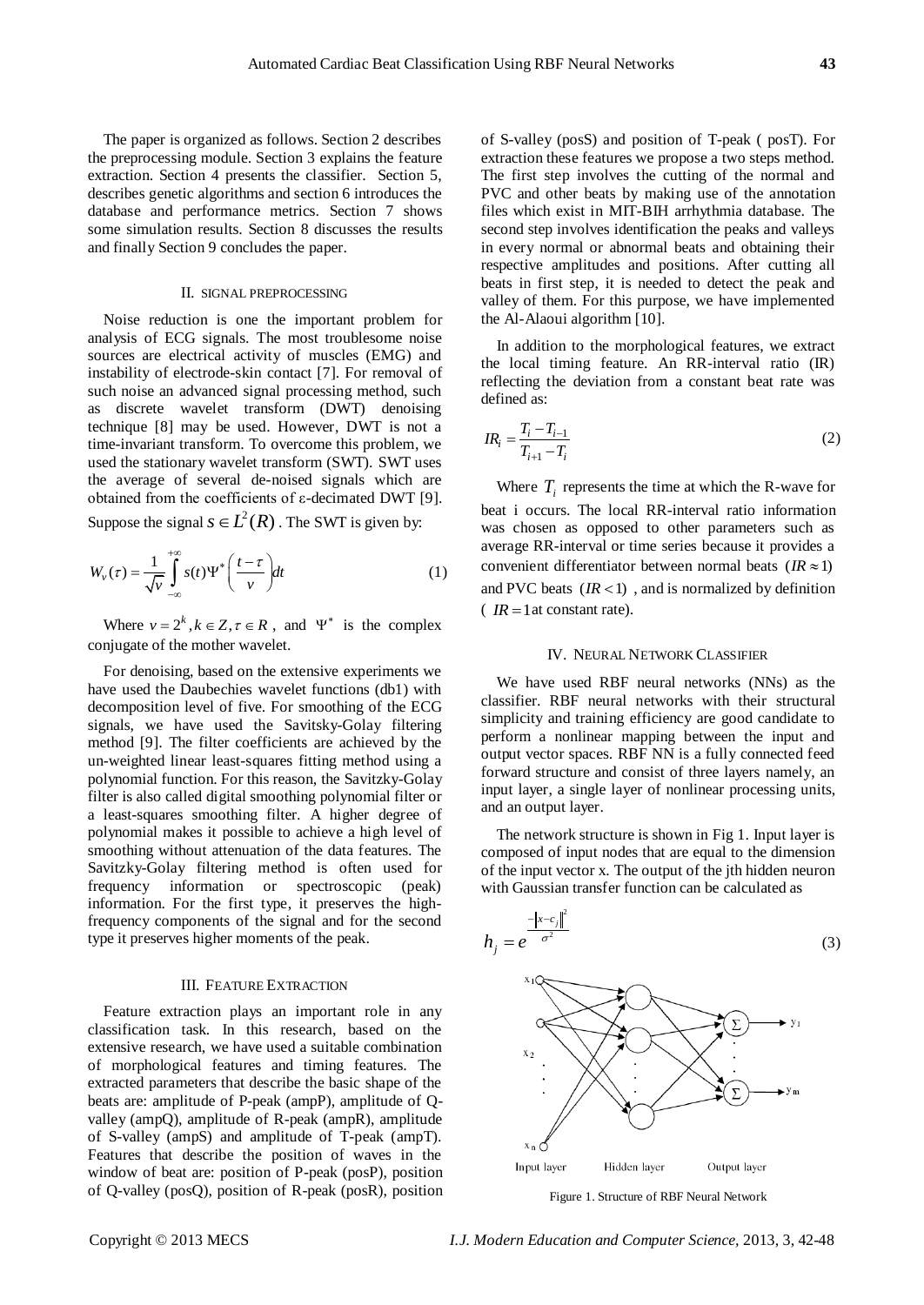Where  $h_j$  is the output of the jth neuron,  $x \in \mathbb{R}^{n \times 1}$  is an input vector,  $c_j \in \mathbb{R}^{n \times 1}$  is the jth RBF center,  $\sigma$  is the center spread parameter which controls the width of the RBF, and  $\Vert \cdot \Vert^2$  represents the Euclidean norm. The output of any neuron at the output layer of RBF network is calculated as

$$
y_i = \sum_{j=1}^k w_{ij} h_j \tag{4}
$$

Where  $w_{ij}$  is the weight connecting hidden neuron j to output neuron i and k is the number of hidden layer neurons.

The mapping properties of the RBF NN can be modified through the weights in the output layer, the centers of the RBFs, and spread parameter of the Gaussian function. The simplest form of RBF network training can be obtained with fixed number of centers. If the number of centers is made equal to the number of input vectors, namely exact RBF, then the error between the desired and actual network outputs for the training data set will be equal to zero. In this work, exact RBF NN was used. The number of RBF centers was made equal to the number of input vectors.

# V. GENETIC ALGORITHM

In GA, a candidate solution for a specific problem is called an individual or a chromosome and consists of a linear list of genes. Each individual represents a point in the search space, and hence a possible solution to the problem. A population consists of a finite number of individuals. Each individual is decided by an evaluating mechanism to obtain its fitness value. Based on this fitness value and undergoing genetic operators, a new population is generated iteratively with each successive population referred to as a generation. The GAs uses three basic operators (reproduction, crossover, and mutation) to manipulate the genetic composition of a population. Reproduction is a process by which the most highly rated individuals in the current generation are reproduced in the new generation. The crossover operator produces two offsprings (new candidate solutions) by recombining the information from two parents. There are two processing steps in this operation. In the first step, a given number of crossing sites are selected uniformly, along with the parent individual at random. In the second step, two new individuals are formed by exchanging alternate pairs of selection between the selected sites. Mutation is a random alteration of some gene values in an individual. The allele of each gene is a candidate for mutation, and its function is determined by the mutation probability.

The GA is called a population-based technique because instead of operating on a single potential solution, it uses a population of potential solutions. The larger the population, the greater the diversity of the members of the population, and the larger the area searched by the population. The overall genetic algorithm can be defined by the simple process shown in Fig 2.



Figure 2. The operation of a generic GA

Fig 2 illustrates the operation of a general genetic algorithm. The operation starts from an initial population of randomly generated individuals. Then the population is evolved for a number of generations and the qualities of the individuals are gradually improved. During each generation, three basic genetic operators are sequentially applied to each individual with certain probabilities, i.e., selection, crossover (recombination), and mutation. First, a number of best-fit individuals are selected based on a user-defined fitness function. The remaining individuals are discarded. Next, a number of individuals are selected and paired with each other. Each individual pair produces one offspring by partially exchanging their genes around one or more randomly selected crossing points. At the end, a certain number of individuals are selected and the mutation operations are applied, i.e., a randomly selected gene of an individual abruptly changes its value.

#### VI. DATABASE AND PERFORMANCE METRICS

The MIT-BIH arrhythmia database [11] was used as the data source in this study. The database contains 48 recordings, each has a duration of 30 minutes and includes two leads—the modified limb lead II and one of the modified leads V1, V2, V4 or V5. There are over 109,000 labeled ventricular beats from 15 different heartbeat types. The database is annotated both in timing information and beat Classification. For more details about MIT-BIH Arrhythmia database see [12]. We used a total of seven records with numbers: 100, 101, 102, 104, 105, 106, and 107 from the database. We have extracted from them 15,566 beats, 8,390 normal beats, 627 abnormal PVC arrhythmia beats, and 6,549 beats from the other arrhythmias. Also for locating beats in ECG signals we used the annotation files from database.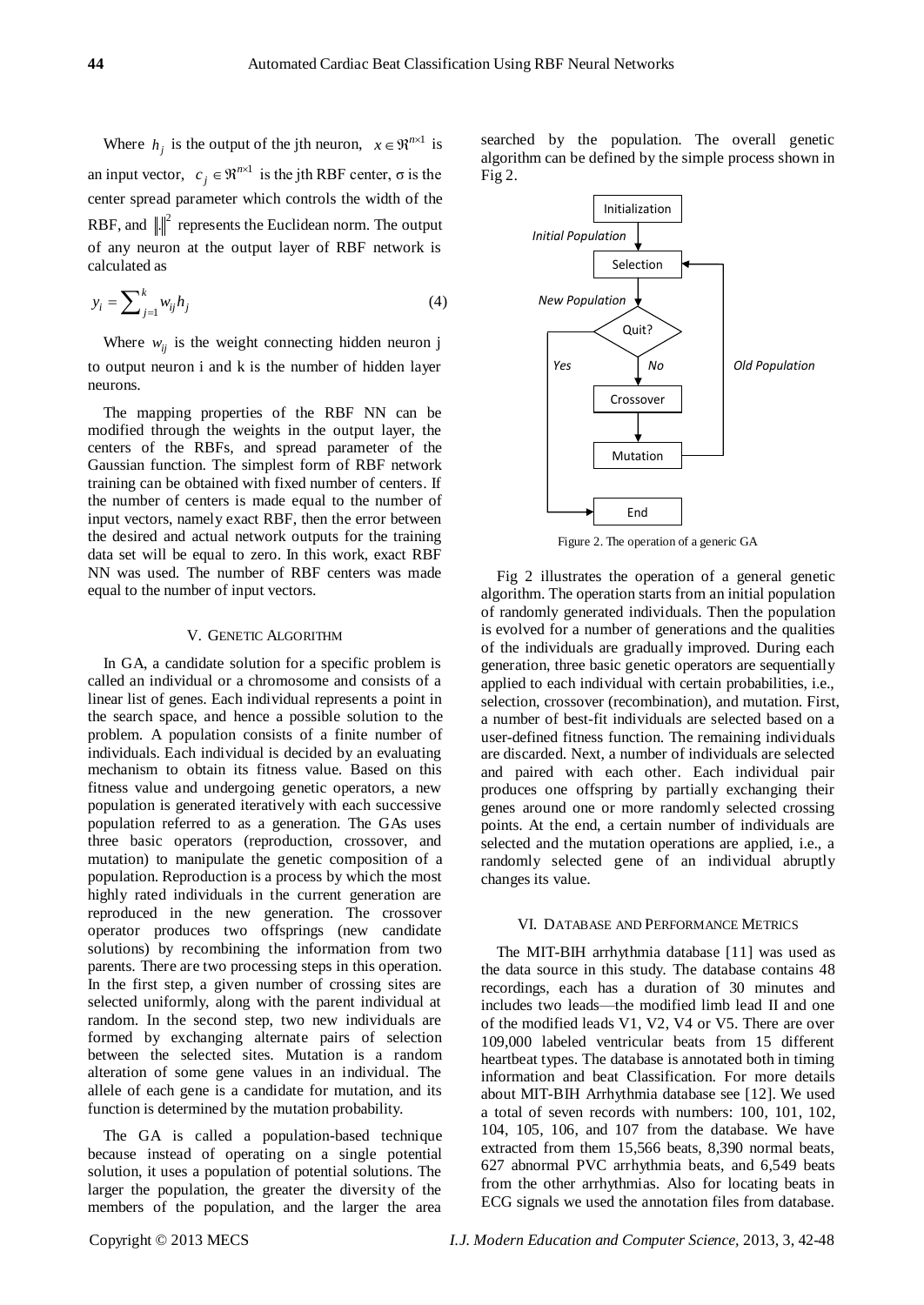Various approaches are adopted to evaluate the classifier performances in literature. In this study, we have considered four statistical indices: Accuracy (Acc), Sensitivity (Se), Specificity (Sp), and Positive Predictivity (Pp), which are defined in the following equations (5-8), respectively.

The most crucial metric for determining overall system performance is usually accuracy. We defined the overall accuracy of the classifier for each file as follows:

$$
Acc = \frac{N_T - N_E}{N_T} \times 100\tag{5}
$$

In this equation, Acc is the accuracy, and the variables,  $N_E$  and  $N_T$ , represent the total number of classification errors and beats in the file, respectively. Sensitivity, Se, the ratio of the number of correctly detected events, TP (true positives), to the total number of events is given by:

$$
Se = \frac{TP}{TP + FN} \times 100\tag{6}
$$

Where FN (false negatives) is the number of missed events. The specificity, Sp, the ratio of the number of correctly rejected nonevents, TN (true negatives), to the total number of nonevents is given by:

$$
Sp = \frac{TN}{TN + FP} \times 100\tag{7}
$$

Where FP (false positives) is the number of falsely detected events. Positive predictivity, Pp, is the ratio of the number of correctly detected events, TP, to the total number of events detected by the analyzer and is given by:

$$
Pp = \frac{TP}{TP + FP} \times 100\tag{8}
$$

Sensitivity measures how successfully a classifier recognizes beats of a certain class without missing them whereas positive predictivity measures how exclusively it classifies beats of a certain type.

#### VII. RESULTS

To classify the ECG waveforms into three different classes, the number of neurons in the output layer is defined to be three.

The output (target) vector is defined with a combination of 1 or 0 s to represent each of the classes being recognized (Table 1). We have randomly selected 200 beats from each class, and used these 600 beats for training of neural networks. Total number of beats in our database is 15,566 beats. Easily it can be seen that the number of our training set is less than %4 of the all beats. Thus we can claim the good generalization ability of our study. The large amount of training data cause the system to be over-fitted to the training data, rather than generalized on the more global features and aspects of PVC beats.

In table 2 we investigated the accuracy of classifier with multiple values of spread parameter for the classification of ECG signals into three classes in order to detecting a premature ventricular contraction arrhythmia. In addition to accuracy, sensitivity and positive predictivity for each of classes was calculated.

However, the value of spread parameter for the RBF classifier is not optimum. To find optimum value of this parameter we used GA. The initial population of the genetic algorithm is consisted of 15 chromosomes. Each chromosome represents value of spread parameter, which is a number between 0.01 and 10. At follows, we describe proposed GA-based method for classification of ECG signals. When a random chromosome is selected, the value of spread parameter represented by this chromosome sent to RBF classifiers for realizing the training and testing of RBF classifiers by using parameters related with this chromosome. The classification accuracy then computed and assumed as fitness value of chromosome. In this study, the Roulette Wheel selection scheme is used. This is a stochastic algorithm and involves the following technique: The individuals are mapped to contiguous segments of a line, such that each individual's segment is equal in size to its fitness. A random number is generated and the individual whose segment spans the random number is selected. The process is repeated until the desired number of individuals is obtained (called mating population). This technique is analogous to a roulette wheel with each slice proportional in size to the fitness. The roulette-wheel selection algorithm provides a zero bias but does not guarantee minimum spread. In this step we select 15 individuals (chromosomes). The recombination (crossover) method in this section can be applied for the recombination of individuals with real valued variables. In this study, the Intermediate Recombination scheme is used. Intermediate recombination is a method only applicable to real variables (and not binary variables). Here the variable values of the offspring are chosen somewhere around and between the variable values of the parents.

Offspring are produced according to the rule:

$$
Var_i^o = Var_i^p \cdot a_i + Var_i^p \cdot (1 - a_i)
$$
\n<sup>(9)</sup>

 $i \in (1, 2, ..., N_{var}), a_i \in [-d, 1 + d]$  uniform at random,  $d = 0.25$ ,  $a_i$  for each *i* new

Where a is a scaling factor chosen uniformly at random over an interval [-d, 1+d] for each variable anew.

The value of the parameter d defines the size of the area for possible offspring. A value of  $d = 0$  defines the area for offspring the same size as the area spanned by the parents. This method is called (standard) intermediate recombination. Because most variables of the offspring are not generated on the border of the possible area, the area for the variables shrinks over the generations. This shrinkage occurs just by using (standard) intermediate recombination. This effect can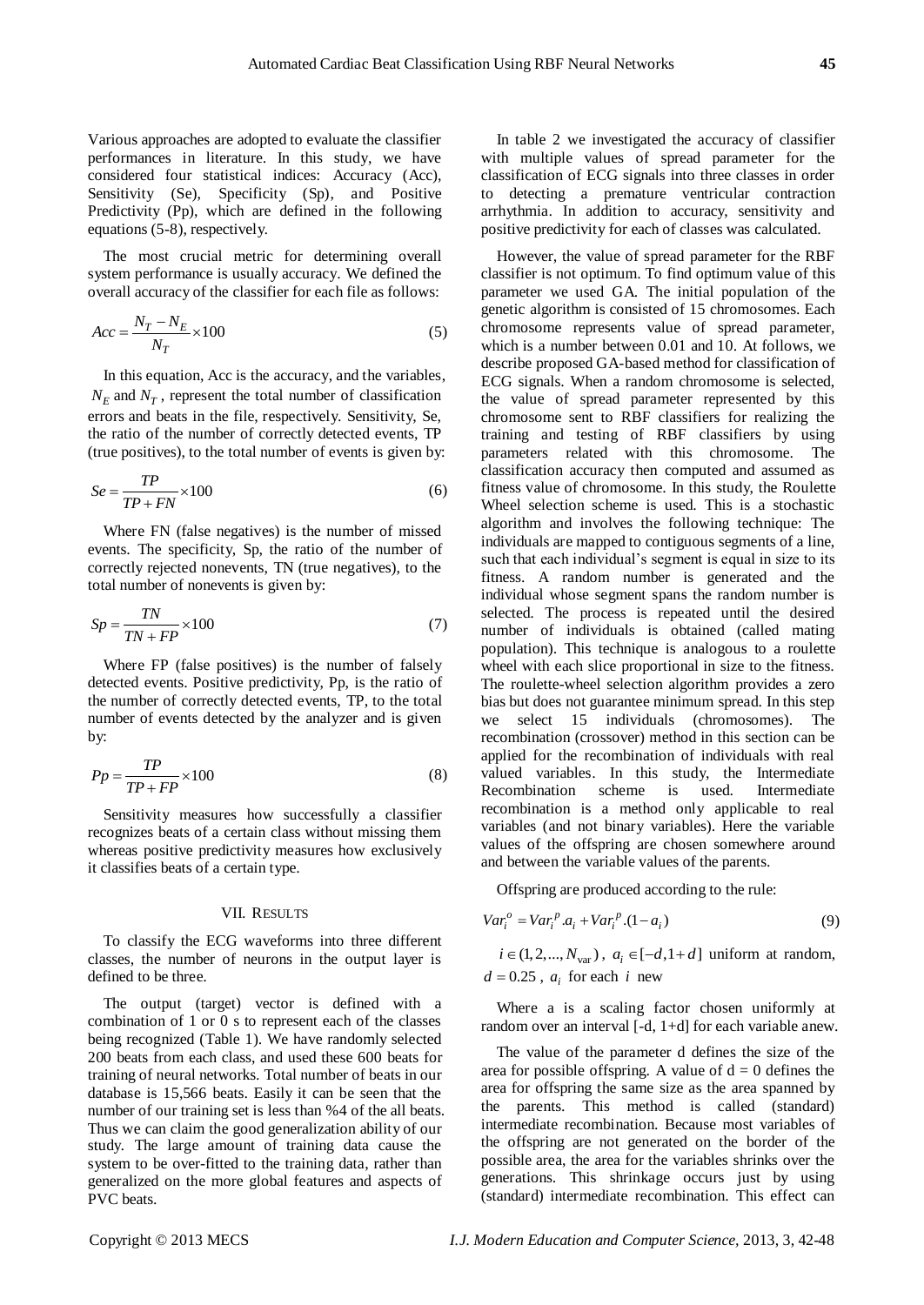be prevented by using a larger value for d. A value of d=0.25 ensures (statistically), that the variable area of the offspring is the same as the variable area spanned by the variables of the parents. In this study  $d= 0.25$  is used.

Intermediate recombination is capable of producing any point within a hypercube slightly larger than that defined by the parents [13].

The 85% portion of the 15 chromosomes obtained in previous step are randomly selected and subjected to crossover operator. Namely, 12 chromosomes are subjected to crossover operator. At the final of the crossover operations, 12 new chromosomes are obtained.

Each gene undergoes mutation with a fixed probability 5%. For binary representation of chromosomes, a bit position (or gene) is mutated by simply flipping its value. Since we are considering real valued representation in this article, we use the following mutation. A number  $\delta$  in the range [0, 1] is generated with uniform distribution. If the value at a gene position is  $\theta$ , after mutation it becomes

$$
v \pm \delta^* v, \qquad v \neq 0,\tag{10}
$$

$$
v+\delta, \qquad \qquad v=0. \tag{11}
$$

The  $+$  or  $-$  sign occurs with equal probability. The mutation is considered such that its result is not a negative value [14].

At the final of the mutation operation, 2 new chromosomes are obtained. There are total 14 chromosomes in population of next generation at the final of previous step and this step.

We have implemented elitism at each generation by preserving the best string seen up to that generation into the next population. This eliminates the loss of good chromosomes and keeps the diversity of population. Thus on termination, the fifteenth chromosome contains the best approach met in the all of genetic algorithm generations. We implemented another elitism which does not contribute in the next generation. A same size external population constructed that keeps best chromosomes in the all of previous generations. The population is compared with current population in each generation and is updated with better chromosomes.

Since spread parameter is positive integer number, we corrected the population at the end of each generation for the next generation.

Classification results obtained by proposed method are shown in Table 3.

Table 4 shows the file-by-file comprehensive results for a sample RBF neural network (The network with spread parameter of three).

Performance of the RBF neural network is represented in Fig 3.

#### VIII. DISCUSSION

In table 1, it can be seen that the best performance for RBF neural networks are achieved by the spread parameter with value of three. Since the goal MSE for training was set to be zero, so the accuracy of training for all networks is %100.

Also as it can be seen in table 1, in most cases the RBF neural networks have a good positive predictivity for the "Normal" class. This means that in our problem the probability of the classification of the "PVC" and "Other" beats as "Normal" beat is lowest and vice versa. As a result the probability of indiscrimination of a patient with PVC or other arrhythmias is very small. This status of misclassification is better than the opposite status, because it has a smaller risk.

In the file-by-file test (Table 2), it is found that the performance of the classifier degrades with any files that contain a large number of fused beats. This result is consistent with the results that obtained from the [15]. In file 104, which contains the largest percentage of fused beats (29.9%), the classification accuracy is about 88.8689%. Also they show very low positive predictivity in the "Normal" and "other" beats classes. The reason may be due to the fact that fused beats are to be classified as "other", while their morphology and timing information can closely resemble the normal beats.

# IX. CONCLUSION

We have proposed a number of efficient methods for accurate classification of ECG beats for a relatively large set of data. These methods include three modules: an efficient preprocessing module, feature extraction module and classifier. For preprocessing module we have used a stationary wavelet transform for denoising, a Savitsky-Golay filter for smoothing and normalization. In the feature extraction module we have extracted the ten morphological and pre-/post RR-interval ratio as the effective features for differentiating normal beats, PVC and other beats. Then a number of radial basis function (RBF) neural networks with different values of spread parameter are designed and compared their ability for classification of three different classes of ECG signals. A classification accuracy of 100% for training dataset and 95.66% for testing dataset and an overall accuracy of detection of 95.83% were achieved over seven files from the MIT/BIH arrhythmia database.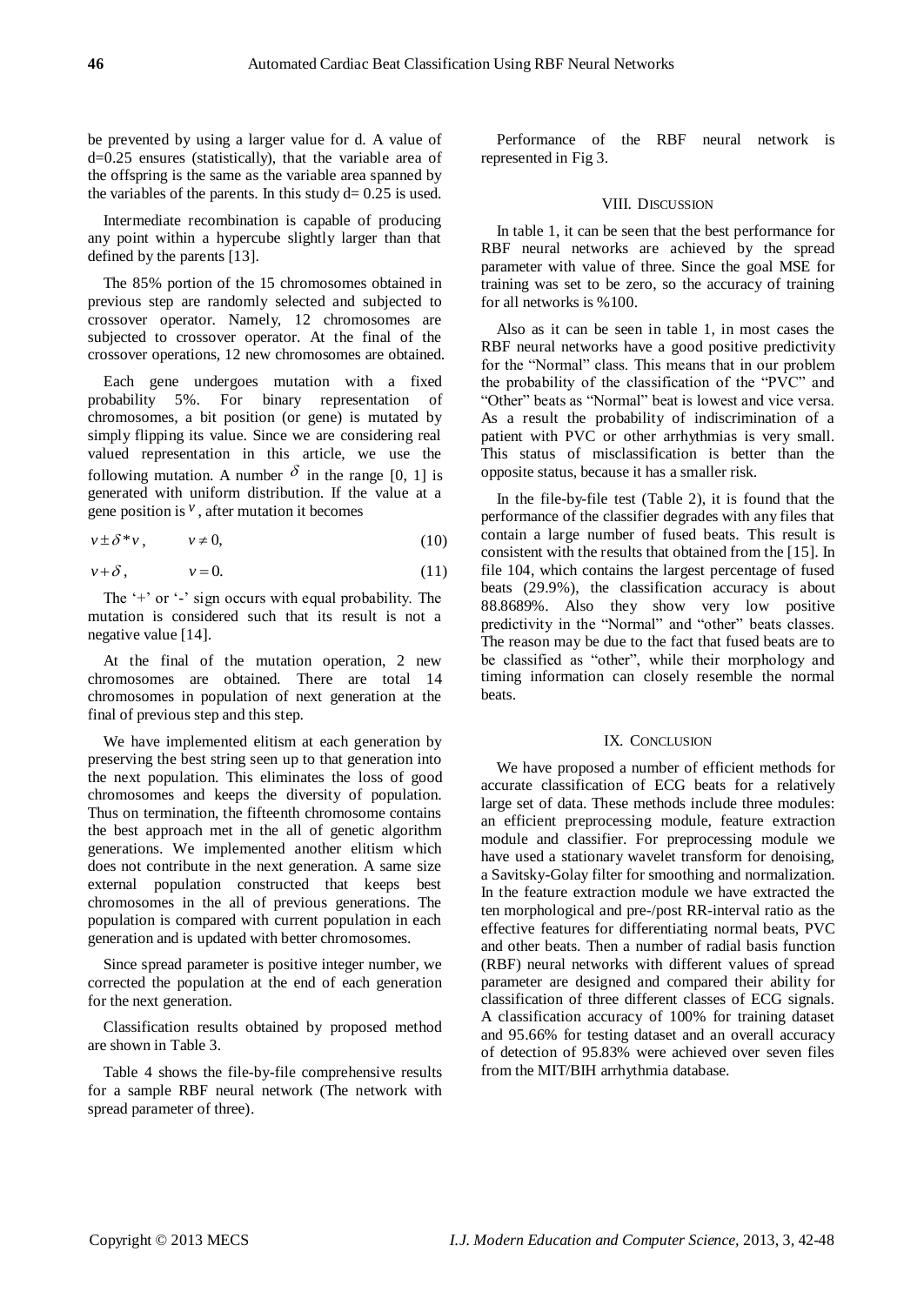| Classes | <b>ECG Class Description</b>                 | Neural Network<br>Outputs |  |  |  |
|---------|----------------------------------------------|---------------------------|--|--|--|
|         | Normal                                       |                           |  |  |  |
|         | Premature Ventricular Contraction Arrhythmia |                           |  |  |  |
|         | Other Arrhythmias                            |                           |  |  |  |

TABLE I. ECG CLASSES AND REPRESENTATION OF DESIRED NEURAL NETWORK OUTPUTS

|  | TABLE II. CLASSIFICATION RESULTS OBTAINED BY PROPOSED METHOD |
|--|--------------------------------------------------------------|
|--|--------------------------------------------------------------|

| Proposed<br>Method | Spread   | Recognition<br>accuracy (%) |            | Normal   | <b>PVC</b> | Other |
|--------------------|----------|-----------------------------|------------|----------|------------|-------|
| Run#1              |          |                             | Normal     | 7969     | 88         | 133   |
|                    | 111.9362 | 95.9775                     | <b>PVC</b> |          | 385        | 23    |
|                    |          |                             | Other      | 244      | 95         | 6010  |
| Run#2              | 111.7929 | 95.9107                     | Normal     | 7949     | 97         | 144   |
|                    |          |                             | <b>PVC</b> | $\angle$ | 382        | 24    |
|                    |          |                             | Other      | 226      | 100        | 6023  |

TABLE III. COMPARATIVE RESULTS FOR STUDYING THE ACCURACIES (ACC) OF DIFFERENT SPREAD PARAMETER VALUES FOR CLASSIFICATION OF PVC ARRHYTHMIAS.

| Spread<br>Parameter | Accuracy in<br>Train | Accuracy in<br>Test | Normal    |       | <b>PVC</b> |       | Others    |         | MSE in<br>Test |
|---------------------|----------------------|---------------------|-----------|-------|------------|-------|-----------|---------|----------------|
|                     |                      |                     | <b>Se</b> | Pn    | <b>Se</b>  | Pp    | <b>Se</b> | $P_{D}$ |                |
|                     | 100                  | 84.52               | 75.24     | 99.42 | 51.52      | 75.60 | 98.71     | 73.93   | 0.30           |
| 1.5                 | 100                  | 86.02               | 88.21     | 99.08 | 97.42      | 17.50 | 82.44     | 98.79   | 0.30           |
| $\overline{c}$      | 100                  | 94.68               | 93.22     | 98.84 | 78.45      | 77.19 | 97.65     | 91.08   | 0.31           |
| 2.5                 | 100                  | 95.47               | 95.26     | 98.08 | 82.67      | 76.08 | 96.60     | 93.68   | 0.32           |
| ς                   | 100                  | 95.66               | 96.43     | 97.04 | 87.82      | 75.60 | 95.20     | 95.47   | 0.33           |
| 3.5                 | 100                  | 95.36               | 96.89     | 96.11 | 88.76      | 74.02 | 93.83     | 96.11   | 0.35           |
| 4                   | 100                  | 95.24               | 97.07     | 95.89 | 89.70      | 71.06 | 93.26     | 96.50   | 0.36           |
| 4.5                 | 100                  | 95.13               | 97.12     | 95.67 | 90.16      | 70.00 | 92.90     | 96.66   | 0.38           |
|                     | 100                  | 94.84               | 97.16     | 95.48 | 89.46      | 66.32 | 92.22     | 96.78   | 0.40           |

TABLE IV. DETAILED RESULTS FOR FILE-BY-FILE INCLUDING BOTH TEST AND TRAIN DATASET

|         | Confusion matrix |                  |                |                | <b>Performance Metrics</b> |                          |              |                          |              |                          |              |
|---------|------------------|------------------|----------------|----------------|----------------------------|--------------------------|--------------|--------------------------|--------------|--------------------------|--------------|
| Records |                  | Normal           | <b>PVC</b>     | Other          | Accuracy                   | Normal                   |              | <b>PVC</b>               |              | Other                    |              |
|         |                  |                  |                |                |                            | Se                       | Pp           | Se                       | Pp           | Se                       | Pp           |
|         | Normal           | 2236             | $\overline{2}$ | $\mathbf{0}$   | 98.46                      | 99.91                    | 98.55        | 100                      | 33.33        | $\boldsymbol{0}$         |              |
| 100     | <b>PVC</b>       | $\Omega$         | $\mathbf{1}$   | $\Omega$       |                            |                          |              |                          |              |                          |              |
|         | Other            | 33               | $\mathbf{0}$   | $\overline{0}$ |                            |                          |              |                          |              |                          |              |
|         | Normal           | 1849             | 1              | 9              | 99.30                      | 99.46                    | 99.84        | $\overline{\phantom{a}}$ | $\mathbf{0}$ | 40.00                    | 18.18        |
| 101     | <b>PVC</b>       | $\Omega$         | $\mathbf{0}$   | $\Omega$       |                            |                          |              |                          |              |                          |              |
|         | Other            | 3                | $\mathbf{0}$   | $\overline{c}$ |                            |                          |              |                          |              |                          |              |
|         | Normal           | 89               | $\mathbf{0}$   | 10             | 98.86                      | 89.90                    | 92.71        | 75.00                    | 30.00        | 99.33                    | 99.47        |
| 102     | <b>PVC</b>       | $\mathbf{0}$     | $\overline{3}$ | $\mathbf{1}$   |                            |                          |              |                          |              |                          |              |
|         | Other            | $\overline{7}$   | $\tau$         | 2069           |                            |                          |              |                          |              |                          |              |
|         | Normal           | 124              | 18             | 21             | 88.87                      | 76.07                    | 39.62        | 50.00                    | 2.63         | 89.92                    | 98.83        |
| 104     | <b>PVC</b>       | $\mathbf{0}$     | $\mathbf{1}$   | $\mathbf{1}$   |                            |                          |              |                          |              |                          |              |
|         | Other            | 189              | 19             | 1855           |                            |                          |              |                          |              |                          |              |
|         | Normal           | 2307             | 29             | 189            | 91.40                      | 91.37                    | 100          | 97.56                    | 56.34        | 60.00                    | 1.55         |
| 105     | <b>PVC</b>       | $\mathbf{0}$     | 40             | $\mathbf{1}$   |                            |                          |              |                          |              |                          |              |
|         | Other            | $\Omega$         | $\overline{2}$ | $\overline{3}$ |                            |                          |              |                          |              |                          |              |
| 106     | Normal           | 1493             | $\mathbf{1}$   | 12             | 97.73                      | 99.14                    | 99.67        | 93.65                    | 99.80        | $\overline{\phantom{a}}$ | $\mathbf{0}$ |
|         | <b>PVC</b>       | 5                | 487            | 28             |                            |                          |              |                          |              |                          |              |
|         | Other            | $\mathbf{0}$     | $\mathbf{0}$   | $\mathbf{0}$   |                            |                          |              |                          |              |                          |              |
|         | Normal           | $\mathbf{0}$     | $\mathbf{0}$   | $\mathbf{0}$   |                            | $\overline{\phantom{a}}$ | $\mathbf{0}$ | 72.88                    | 100          | 100                      | 99.28        |
| 107     | <b>PVC</b>       | $\mathbf{1}$     | 43             | 15             | 99.25                      |                          |              |                          |              |                          |              |
|         | Other            | $\boldsymbol{0}$ | $\overline{0}$ | 2077           |                            |                          |              |                          |              |                          |              |